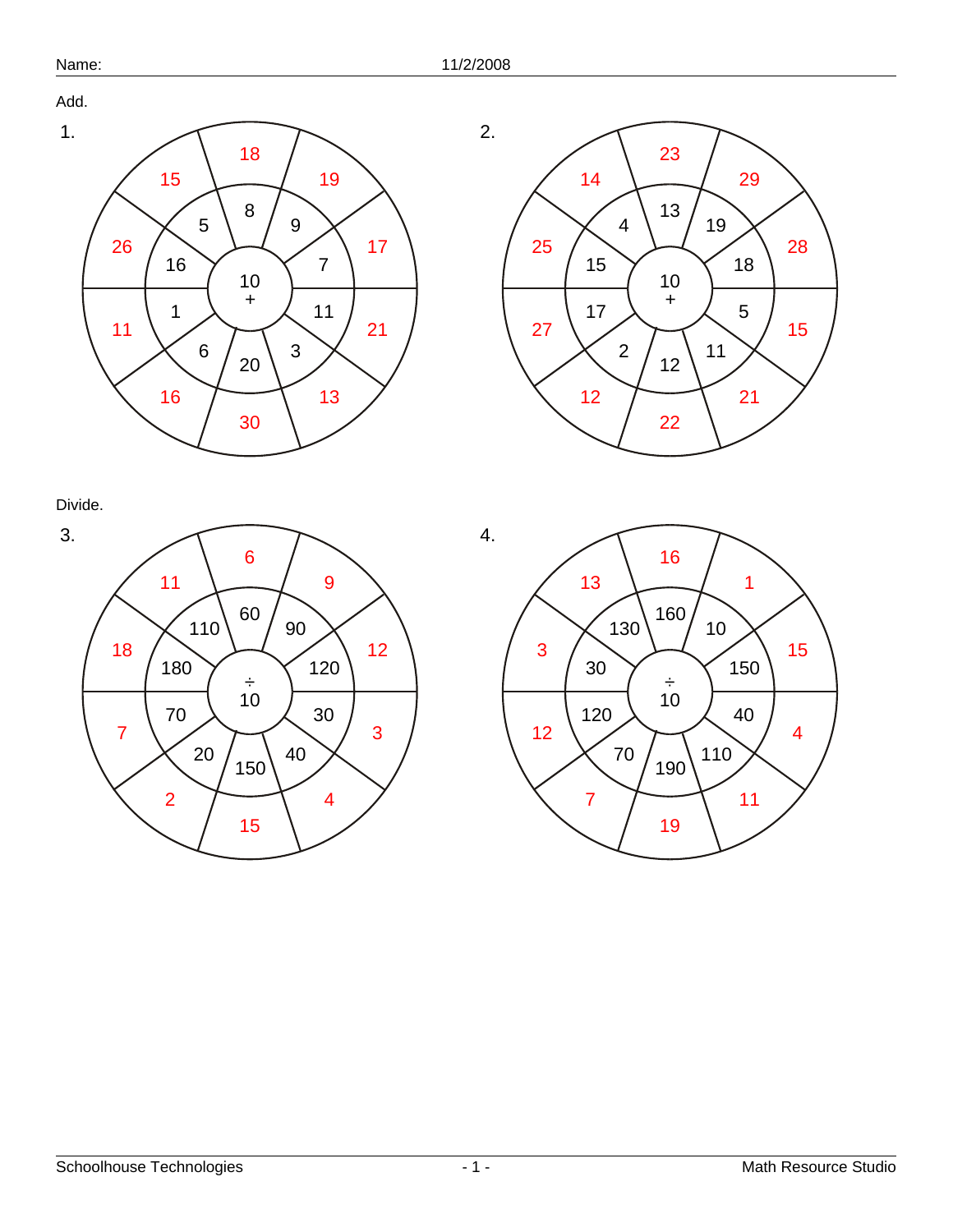Multiply.









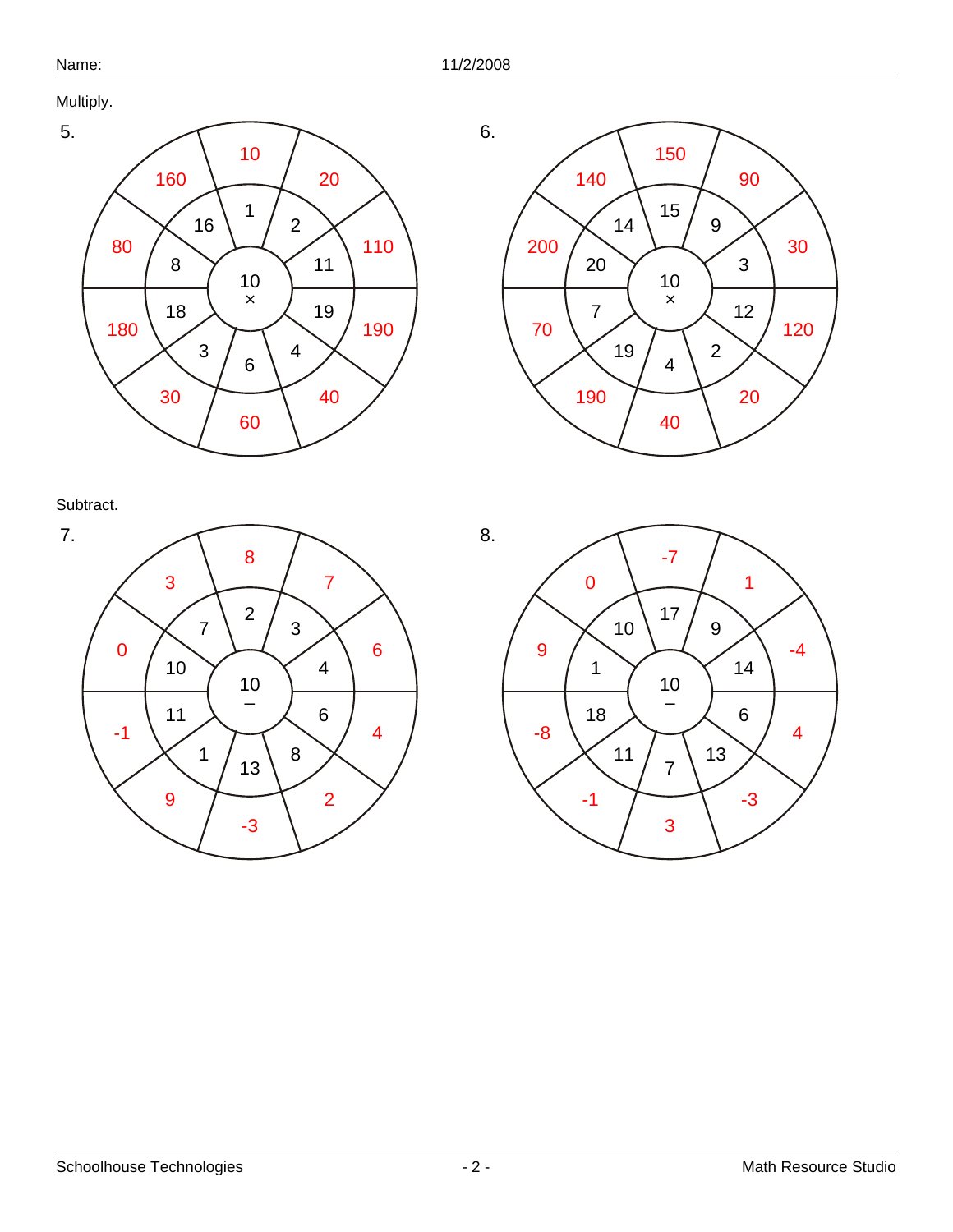9. Count by 4 from 3 to 99 10.

| 3  | 7  | 11 | 15 | 19 |
|----|----|----|----|----|
| 23 | 27 | 31 | 35 | 39 |
| 43 | 47 | 51 | 55 | 59 |
| 63 | 67 | 71 | 75 | 79 |
| 83 | 87 | 91 | 95 | 99 |

## Complete the table.

| 11. | ╋ | 3                       | 5  | 9  | 4  | 7  |
|-----|---|-------------------------|----|----|----|----|
|     | 5 | 8                       | 10 | 14 | 9  | 12 |
|     | 4 | 7                       | 9  | 13 | 8  | 11 |
|     | 1 | $\overline{\mathbf{4}}$ | 6  | 10 | 5  | 8  |
|     | 8 | 11                      | 13 | 17 | 12 | 15 |
|     | 7 | 10                      | 12 | 16 | 11 | 14 |

### Complete the table.

| 13. | ÷ | 47          | 43                   | 75       | 88            | 40            |
|-----|---|-------------|----------------------|----------|---------------|---------------|
|     | 1 | 47          | 43                   | 75       | 88            | 40            |
|     | 3 | 15<br>r2    | 14<br>r1             | 25       | 29<br>r1      | 13<br>r1      |
|     | 4 | 11<br>r3    | 10<br>r3             | 18<br>r3 | 22            | 10            |
|     | 8 | 5<br>r7     | $\overline{5}$<br>r3 | 9<br>r3  | 11            | 5             |
|     | 9 | $rac{1}{2}$ | $\frac{4}{r}$        | 8<br>r3  | $\frac{9}{r}$ | $\frac{4}{r}$ |

10. Count by 1 from 1 to 25

| 1  | $\overline{2}$ | 3  | 4  | 5  |
|----|----------------|----|----|----|
| 6  | 7              | 8  | 9  | 10 |
| 11 | 12             | 13 | 14 | 15 |
| 16 | 17             | 18 | 19 | 20 |
| 21 | 22             | 23 | 24 | 25 |

| 12. | ╋ | 9  | 1              | 6  | 8  | 3  |
|-----|---|----|----------------|----|----|----|
|     | 8 | 17 | 9              | 14 | 16 | 11 |
|     | 6 | 15 | $\overline{7}$ | 12 | 14 | 9  |
|     | 9 | 18 | 10             | 15 | 17 | 12 |
|     | 7 | 16 | 8              | 13 | 15 | 10 |
|     | 4 | 13 | 5              | 10 | 12 | 7  |

| 14. | ÷              | 59                        | 90                   | 60                   | 33                             | 41             |
|-----|----------------|---------------------------|----------------------|----------------------|--------------------------------|----------------|
|     | 8              | $rac{7}{r3}$              | $\frac{11}{12}$      | $\overline{7}$<br>r4 | $\overline{\mathcal{A}}$<br>r1 | 5<br>r1        |
|     | 3              | 19<br>r2                  | 30                   | 20                   | 11                             | 13<br>r2       |
|     | 5              | 11<br>r4                  | 18                   | 12                   | $6 \overline{13}$              | 8<br>r1        |
|     | $\overline{2}$ | 29<br>r1                  | 45                   | 30                   | 16<br>r1                       | 20<br>r1       |
|     | 7              | $\overline{\frac{8}{13}}$ | 12<br>r <sub>6</sub> | $\frac{8}{r4}$       | $\frac{4}{15}$                 | $rac{1}{5}$ r6 |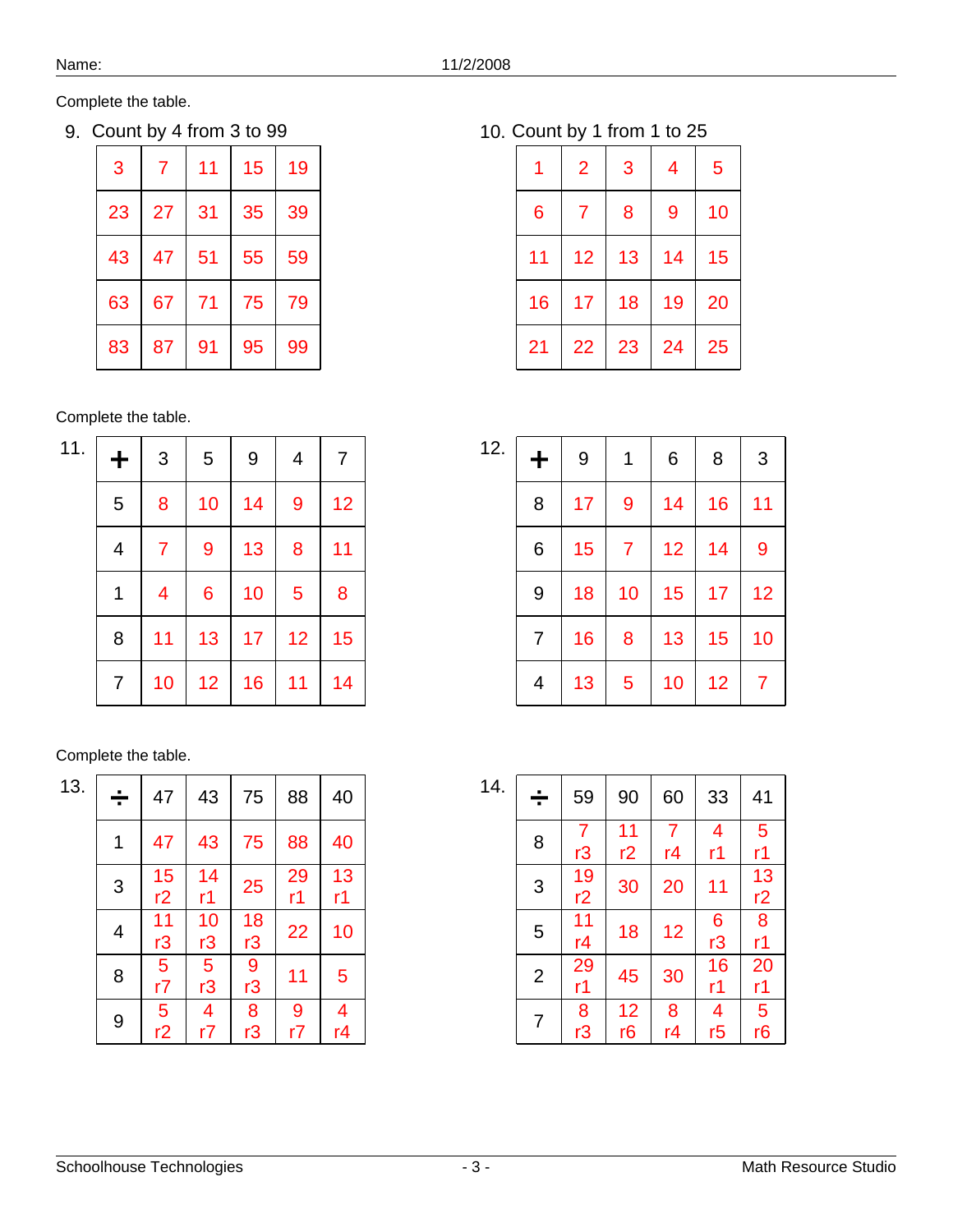| Complete the table. |
|---------------------|
|---------------------|

| 15. | ×              | 7  | 6  | $\overline{2}$ | 1              | 8  |
|-----|----------------|----|----|----------------|----------------|----|
|     | 9              | 63 | 54 | 18             | 9              | 72 |
|     | 6              | 42 | 36 | 12             | 6              | 48 |
|     | 8              | 56 | 48 | 16             | 8              | 64 |
|     | $\overline{2}$ | 14 | 12 | 4              | $\overline{2}$ | 16 |
|     | 5              | 35 | 30 | 10             | 5              | 40 |

| 17. |                | 14 | 10             | 18 | 16             | 11             |
|-----|----------------|----|----------------|----|----------------|----------------|
|     | $\overline{2}$ | 12 | 8              | 16 | 14             | $\overline{9}$ |
|     | 8              | 6  | $\overline{2}$ | 10 | 8              | 3              |
|     | 9              | 5  | 1              | 9  | $\overline{7}$ | $\overline{2}$ |
|     | 1              | 13 | 9              | 17 | 15             | 10             |
|     | 6              | 8  | 4              | 12 | 10             | 5              |

#### Complete the table.

| 19. |                | 11             | 10             | 15 | 17 | 12 |
|-----|----------------|----------------|----------------|----|----|----|
|     | 3              | 8              | $\overline{7}$ | 12 | 14 | 9  |
|     | 1              | 10             | 9              | 14 | 16 | 11 |
|     | 9              | $\overline{2}$ | 1              | 6  | 8  | 3  |
|     | 4              | 7              | $\overline{6}$ | 11 | 13 | 8  |
|     | $\overline{2}$ | 9              | 8              | 13 | 15 | 10 |

| 16. | ×              | 6  | 4  | $\overline{7}$ | 9  | 1              |
|-----|----------------|----|----|----------------|----|----------------|
|     | 3              | 18 | 12 | 21             | 27 | 3              |
|     | 9              | 54 | 36 | 63             | 81 | 9              |
|     | 4              | 24 | 16 | 28             | 36 | 4              |
|     | $\overline{2}$ | 12 | 8  | 14             | 18 | $\overline{2}$ |
|     | 6              | 36 | 24 | 42             | 54 | 6              |

| 18. |                | 11             | 14              | 17 | 16             | 15             |
|-----|----------------|----------------|-----------------|----|----------------|----------------|
|     | 4              | $\overline{7}$ | 10              | 13 | 12             | 11             |
|     | 8              | 3              | $6\phantom{1}6$ | 9  | 8              | $\overline{7}$ |
|     | 9              | $\overline{2}$ | 5               | 8  | $\overline{7}$ | 6              |
|     | $\overline{7}$ | 4              | 7               | 10 | 9              | 8              |
|     | 1              | 10             | 13              | 16 | 15             | 14             |

| 20. |                | 13                      | 10             | 15             | 11               | 14 |
|-----|----------------|-------------------------|----------------|----------------|------------------|----|
|     | 9              | $\overline{\mathbf{4}}$ | 1              | $\overline{6}$ | $\overline{2}$   | 5  |
|     | 1              | 12                      | 9              | 14             | 10               | 13 |
|     | $\overline{c}$ | 11                      | 8              | 13             | $\boldsymbol{9}$ | 12 |
|     | 6              | 7                       | 4              | 9              | 5                | 8  |
|     | 8              | 5                       | $\overline{2}$ | $\overline{7}$ | 3                | 6  |

| ເ<br>n |  |
|--------|--|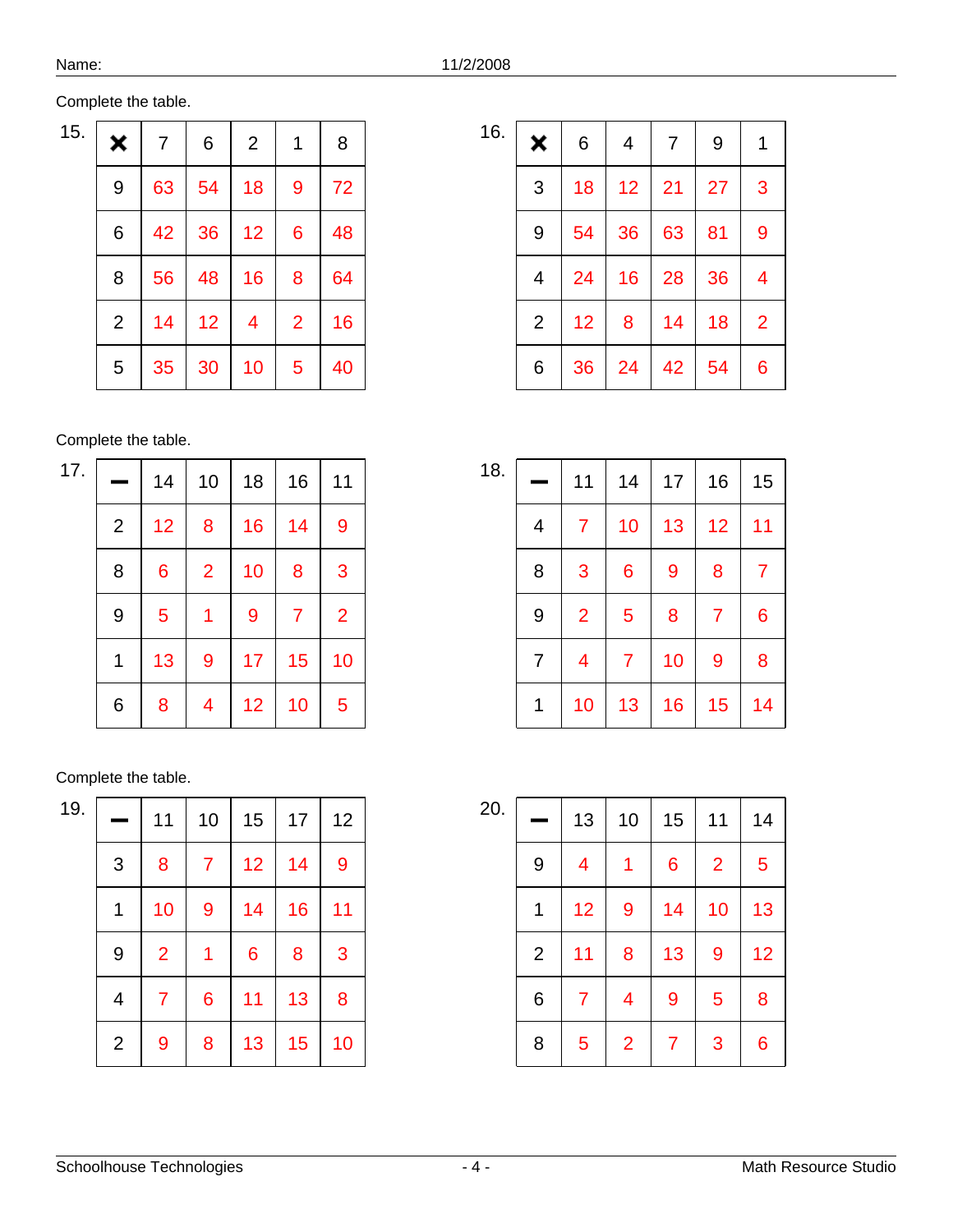| 21. | × | 3  | 4                       | $\overline{7}$ | 1 | 9  |
|-----|---|----|-------------------------|----------------|---|----|
|     | 9 | 27 | 36                      | 63             | 9 | 81 |
|     | 6 | 18 | 24                      | 42             | 6 | 54 |
|     | 3 | 9  | 12                      | 21             | 3 | 27 |
|     | 1 | 3  | $\overline{\mathbf{4}}$ | 7              | 1 | 9  |
|     | 5 | 15 | 20                      | 35             | 5 | 45 |

| 23. |   | 93             | 51                        | 32                       | 58               |                  |
|-----|---|----------------|---------------------------|--------------------------|------------------|------------------|
|     | ÷ |                |                           |                          |                  | 56               |
|     | 5 | 18             | 10                        | $\boldsymbol{6}$         | $\frac{11}{13}$  | 11               |
|     |   | r <sub>3</sub> | r1                        | r2                       |                  | r1               |
|     | 4 | 23             | $rac{12}{r3}$             | 8                        | $\frac{14}{r^2}$ | 14               |
|     |   | r1             |                           |                          |                  |                  |
|     | 8 | 11             | $\overline{\frac{6}{13}}$ | $\overline{\mathcal{A}}$ | $\frac{7}{r^2}$  | $\overline{7}$   |
|     |   | r <sub>5</sub> |                           |                          |                  |                  |
|     | 3 | 31             | 17                        | 10                       | 19               | $\frac{18}{r^2}$ |
|     |   |                |                           | r2                       | r1               |                  |
|     |   | 13             | $\overline{7}$            | $\frac{4}{r4}$           | $\frac{8}{12}$   | 8                |
|     | 7 | r2             | r2                        |                          |                  |                  |

| 25. | ╋                       | 1                       | 8  | 5              | 4              | $\overline{7}$ |
|-----|-------------------------|-------------------------|----|----------------|----------------|----------------|
|     | 3                       | $\overline{\mathbf{4}}$ | 11 | 8              | $\overline{7}$ | 10             |
|     | $\overline{\mathbf{4}}$ | 5                       | 12 | 9              | 8              | 11             |
|     | 6                       | $\overline{7}$          | 14 | 11             | 10             | 13             |
|     | 1                       | $\overline{2}$          | 9  | $\overline{6}$ | 5              | 8              |
|     | 5                       | 6                       | 13 | 10             | 9              | 12             |

| 22. | ×                       | 6  | 1              | 8  | $\overline{2}$ | 5  |
|-----|-------------------------|----|----------------|----|----------------|----|
|     | 9                       | 54 | $\overline{9}$ | 72 | 18             | 45 |
|     | $\overline{\mathbf{4}}$ | 24 | 4              | 32 | 8              | 20 |
|     | 6                       | 36 | 6              | 48 | 12             | 30 |
|     | 3                       | 18 | 3              | 24 | 6              | 15 |
|     | 7                       | 42 | 7              | 56 | 14             | 35 |

| 24. | ÷              | 50       | 27                        | 80       | 22              | 68       |
|-----|----------------|----------|---------------------------|----------|-----------------|----------|
|     | 4              | 12<br>r2 | $\boldsymbol{6}$<br>r3    | 20       | $\frac{5}{r^2}$ | 17       |
|     | 8              | 6<br>r2  | $\overline{\frac{3}{13}}$ | 10       | $\frac{2}{16}$  | 8<br>r4  |
|     | $\overline{2}$ | 25       | 13<br>r1                  | 40       | 11              | 34       |
|     | 6              | 8<br>r2  | $\frac{4}{r3}$            | 13<br>r2 | 3<br>r4         | 11<br>r2 |
|     | 1              | 50       | 27                        | 80       | 22              | 68       |

| 26. | ╋            | 4              | 8  | $\overline{7}$ | $\boldsymbol{9}$ | 3  |
|-----|--------------|----------------|----|----------------|------------------|----|
|     | 5            | 9              | 13 | 12             | 14               | 8  |
|     | 1            | 5              | 9  | 8              | 10               | 4  |
|     | 9            | 13             | 17 | 16             | 18               | 12 |
|     | 3            | $\overline{7}$ | 11 | 10             | 12               | 6  |
|     | $\mathbf{2}$ | 6              | 10 | 9              | 11               | 5  |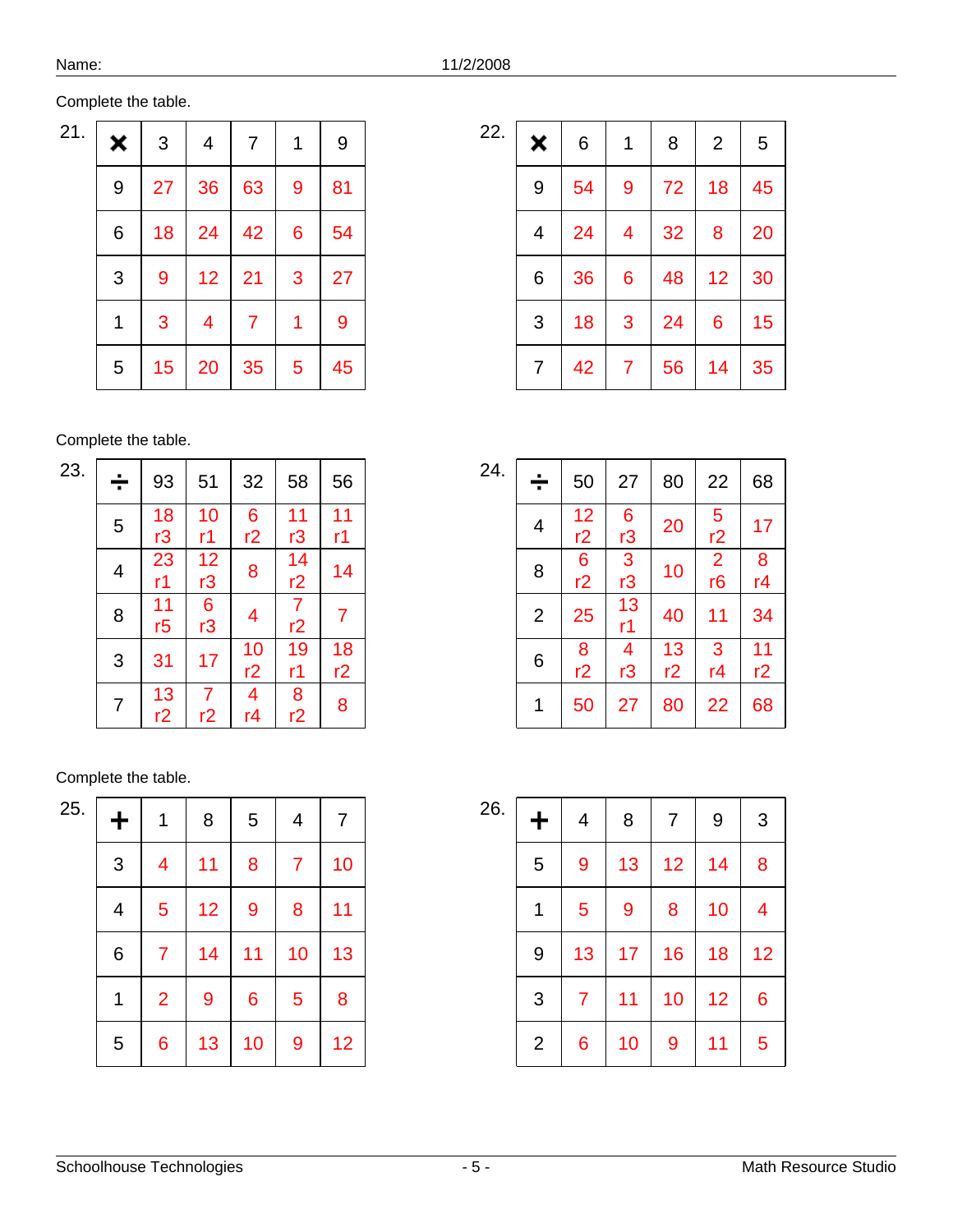27. Count by 6 from 9 to 153 28.

| 9   | 15  | 21  | 27  | 33  |
|-----|-----|-----|-----|-----|
| 39  | 45  | 51  | 57  | 63  |
| 69  | 75  | 81  | 87  | 93  |
| 99  | 105 | 111 | 117 | 123 |
| 129 | 135 | 141 | 147 | 153 |

Subtract.



28. Count by 8 from 7 to 199

| 7   | 15  | 23          | 31  | 39  |
|-----|-----|-------------|-----|-----|
| 47  | 55  | 63          | 71  | 79  |
| 87  | 95  | 103         | 111 | 119 |
| 127 | 135 | $143$   151 |     | 159 |
| 167 | 175 | 183         | 191 | 199 |

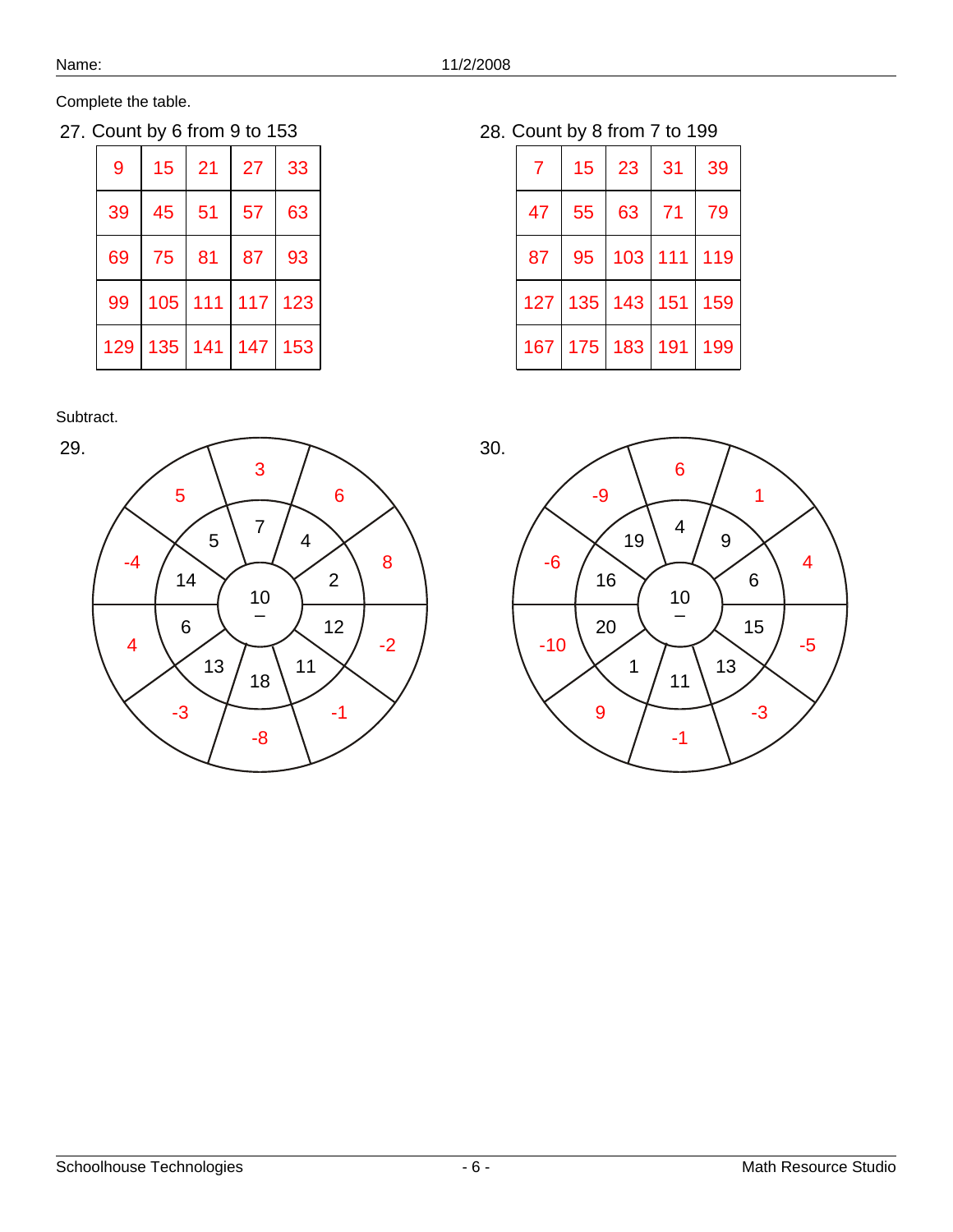Multiply.





Divide.



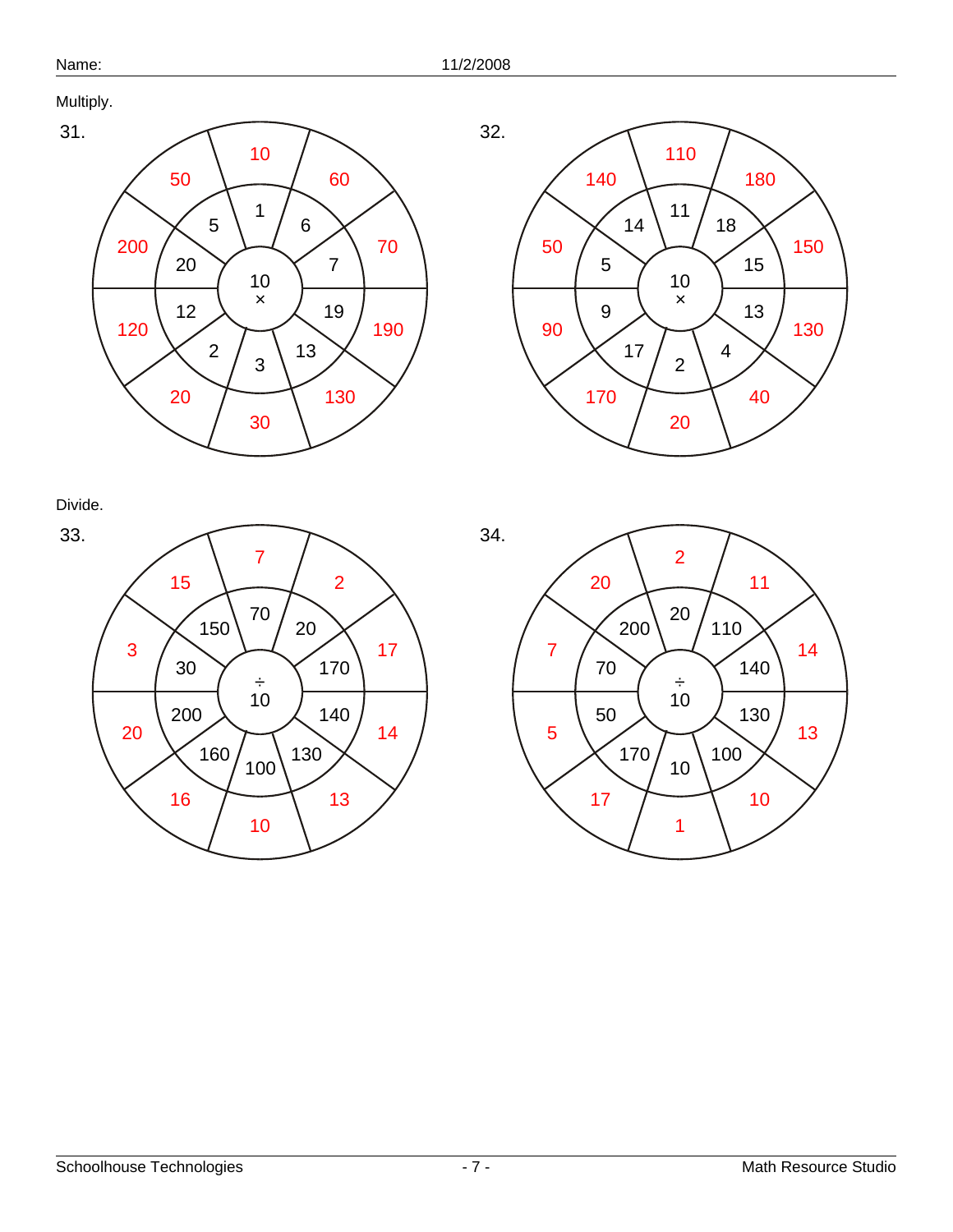



Add. 37.



 +



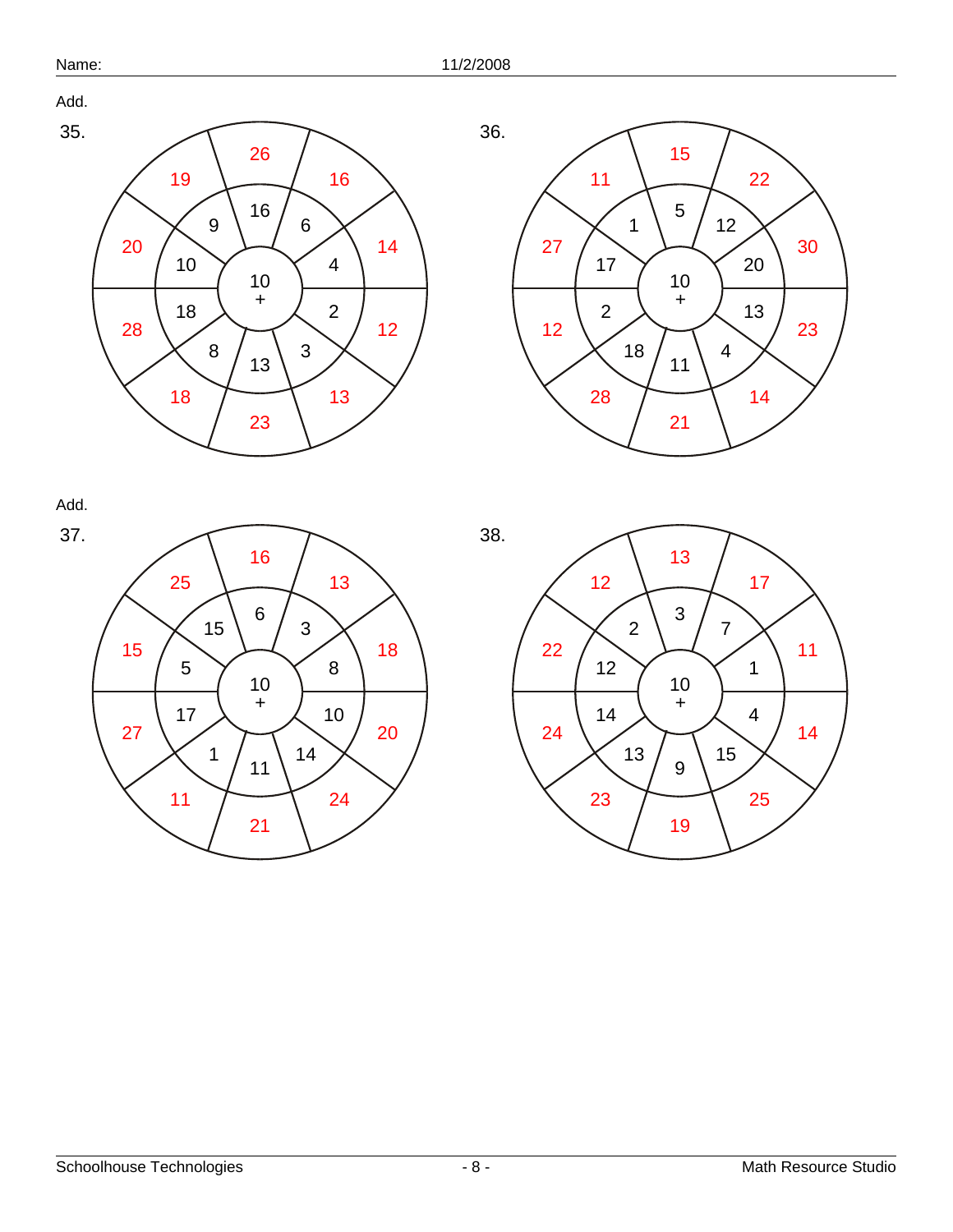Divide.





Multiply.



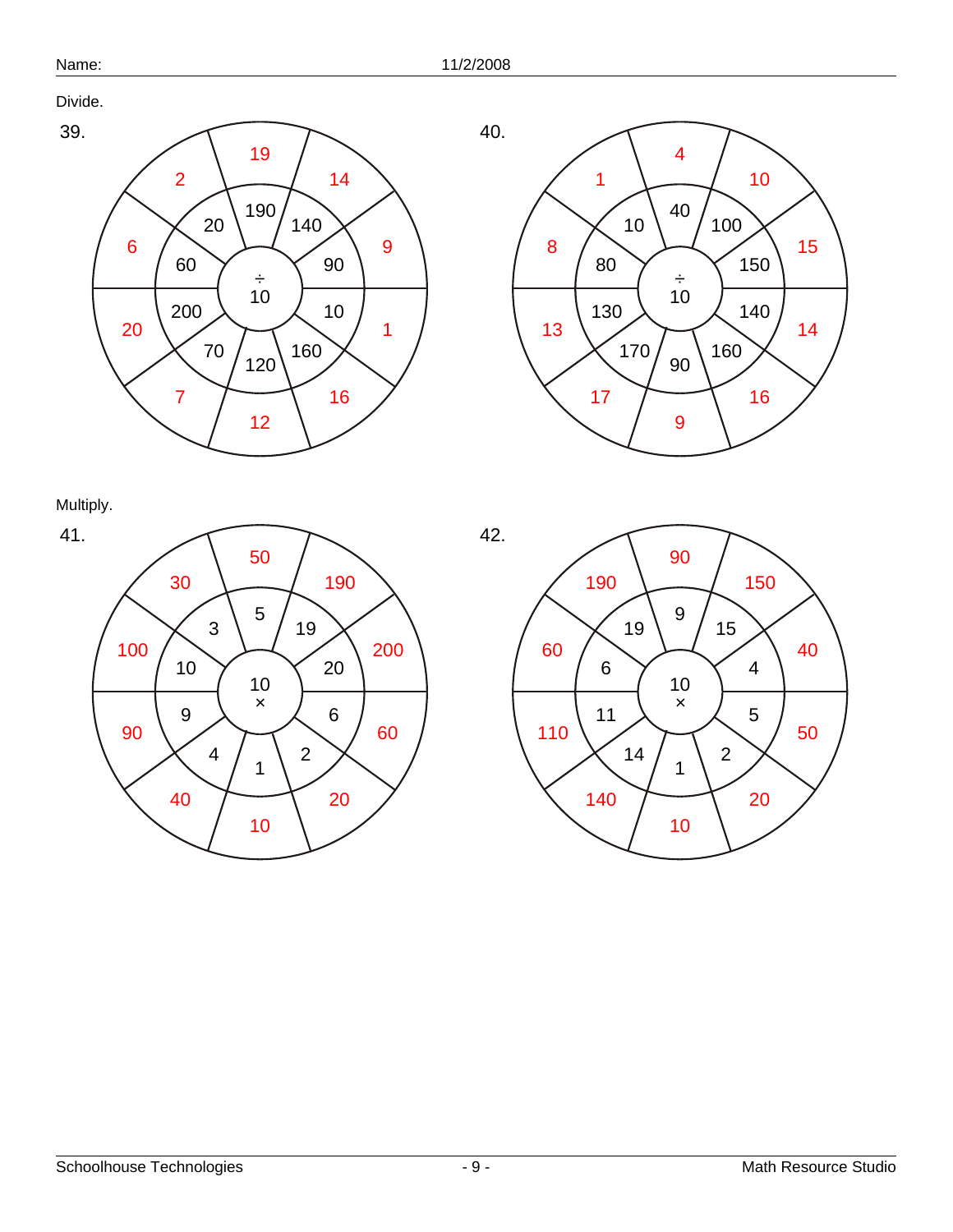44.

Subtract.



Complete the table.

45. Count by 7 from 2 to 170 46.

| $\overline{2}$ | 9   | 16  | 23  | 30  |
|----------------|-----|-----|-----|-----|
| 37             | 44  | 51  | 58  | 65  |
| 72             | 79  | 86  | 93  | 100 |
| 107            | 114 | 121 | 128 | 135 |
| 142            | 149 | 156 | 163 | 170 |

10 – 20 11 16 5 1 8 12 9 17 18 -10 -1 -6 5 9 2 -2 1 -7 -8

46. Count by 2 from 6 to 54

| 6  | 8  | 10 | 12 | 14 |
|----|----|----|----|----|
| 16 | 18 | 20 | 22 | 24 |
| 26 | 28 | 30 | 32 | 34 |
| 36 | 38 | 40 | 42 | 44 |
| 46 | 48 | 50 | 52 | 54 |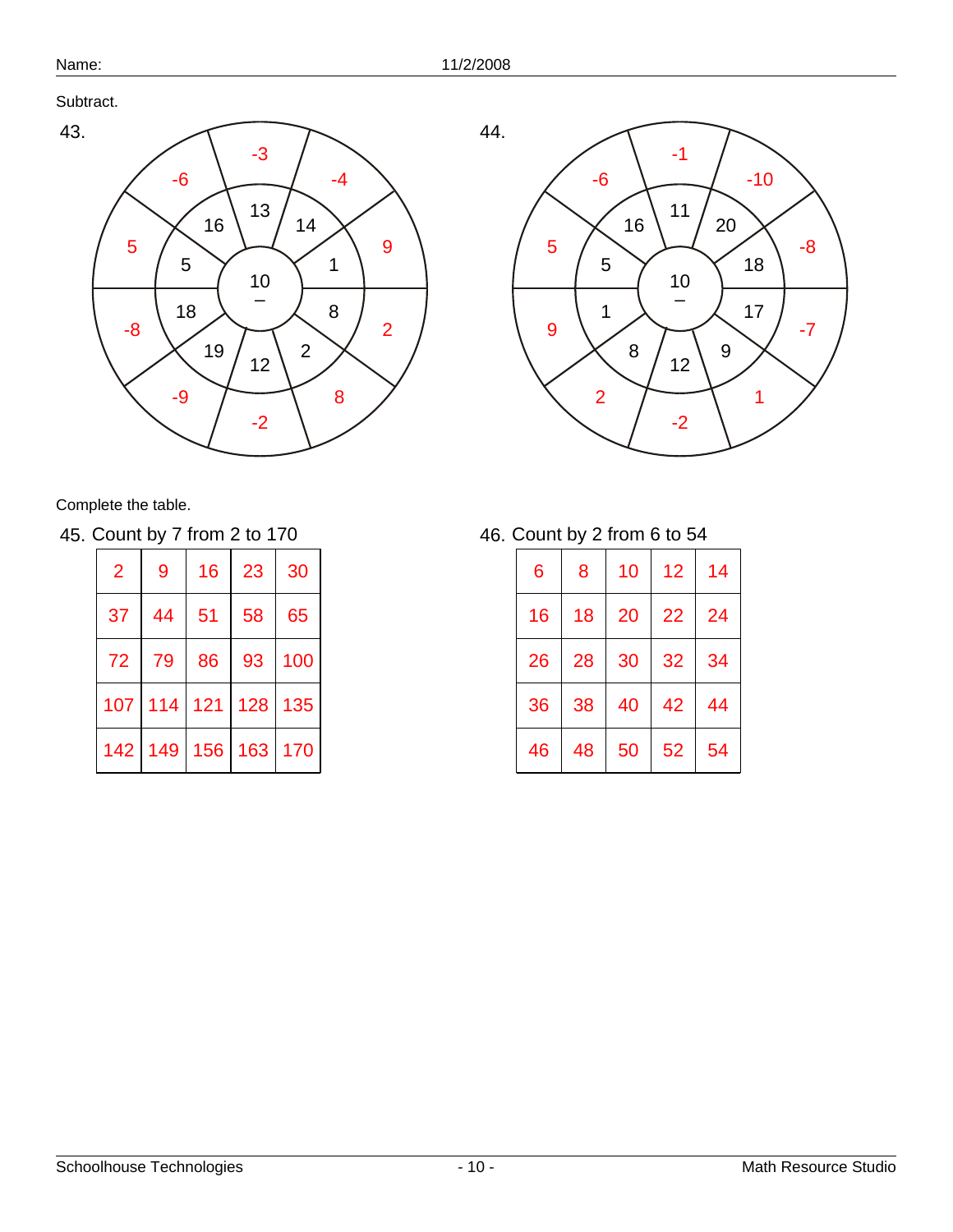|  | Complete the table. |
|--|---------------------|
|  |                     |

| 47. | ╋ | 7  | $\overline{\mathbf{4}}$ | 3                       | 5  | 8  |
|-----|---|----|-------------------------|-------------------------|----|----|
|     | 5 | 12 | 9                       | 8                       | 10 | 13 |
|     | 7 | 14 | 11                      | 10                      | 12 | 15 |
|     | 9 | 16 | 13                      | 12                      | 14 | 17 |
|     | 8 | 15 | 12                      | 11                      | 13 | 16 |
|     | 1 | 8  | 5                       | $\overline{\mathbf{4}}$ | 6  | 9  |

| 49. | ÷              | 27                       | 22             | 25                             | 29              | 32                                                  |
|-----|----------------|--------------------------|----------------|--------------------------------|-----------------|-----------------------------------------------------|
|     | 3              | 9                        | $\frac{7}{r1}$ | 8<br>r1                        | $\frac{9}{r^2}$ | $\frac{10}{r^2}$                                    |
|     | 7              | $\overline{\frac{3}{6}}$ | $\frac{3}{11}$ | $\frac{3}{r4}$                 | 4<br>r1         | $\frac{4}{14}$<br>$\frac{14}{5}$<br>$\frac{12}{12}$ |
|     | 6              | $\frac{4}{r3}$           | $\frac{3}{r4}$ | $\overline{\mathcal{A}}$<br>r1 | $\frac{4}{15}$  |                                                     |
|     | 8              | $\frac{3}{r3}$           | $\frac{2}{16}$ | $\frac{3}{11}$                 | $\frac{3}{15}$  | $\overline{\mathbf{4}}$                             |
|     | $\overline{2}$ | 13<br>r1                 | 11             | $\frac{12}{r1}$                | 14<br>r1        | 16                                                  |

| 51. | × | 8  | 5  | 6  | $\overline{2}$ | 4              |
|-----|---|----|----|----|----------------|----------------|
|     | 6 | 48 | 30 | 36 | 12             | 24             |
|     | 7 | 56 | 35 | 42 | 14             | 28             |
|     | 1 | 8  | 5  | 6  | $\overline{2}$ | $\overline{4}$ |
|     | 8 | 64 | 40 | 48 | 16             | 32             |
|     | 3 | 24 | 15 | 18 | 6              | 12             |

| 48. | $\ddag$      | $\overline{7}$ | $\sqrt{5}$     | 1                        | 6              | 9  |
|-----|--------------|----------------|----------------|--------------------------|----------------|----|
|     | $\mathbf{2}$ | 9              | $\overline{7}$ | 3                        | 8              | 11 |
|     | 8            | 15             | 13             | 9                        | 14             | 17 |
|     | 6            | 13             | 11             | $\overline{7}$           | 12             | 15 |
|     | 3            | 10             | 8              | $\overline{\mathcal{A}}$ | $\overline{9}$ | 12 |
|     | 1            | 8              | 6              | $\overline{2}$           | $\overline{7}$ | 10 |

| 50. | ÷              | 23                       | 59              | 62              | 37 | 78 |
|-----|----------------|--------------------------|-----------------|-----------------|----|----|
|     | 4              | $\frac{5}{r3}$           | $\frac{14}{r3}$ | 15              | 9  | 19 |
|     |                |                          |                 | r2              | r1 | r2 |
|     | 3              |                          | 19              | 20              | 12 | 26 |
|     |                | $\frac{7}{12}$           | r2              | r2              | r1 |    |
|     | 9              | $\overline{\frac{2}{5}}$ | $\frac{6}{15}$  | $6\phantom{1}6$ | 4  | 8  |
|     |                |                          |                 | r <sub>8</sub>  | r1 | r6 |
|     | $\overline{2}$ | 11                       | $\frac{29}{r1}$ | 31              | 18 | 39 |
|     |                | r1                       |                 |                 | r1 |    |
|     |                |                          |                 | 10              | 6  |    |
|     | 6              | $\frac{3}{5}$            | $\frac{9}{5}$   | r2              | r1 | 13 |

| 52. | × | 1 | 8  | $\overline{7}$ | 9  | 5  |
|-----|---|---|----|----------------|----|----|
|     | 1 | 1 | 8  | $\overline{7}$ | 9  | 5  |
|     | 9 | 9 | 72 | 63             | 81 | 45 |
|     | 3 | 3 | 24 | 21             | 27 | 15 |
|     | 6 | 6 | 48 | 42             | 54 | 30 |
|     | 8 | 8 | 64 | 56             | 72 | 40 |